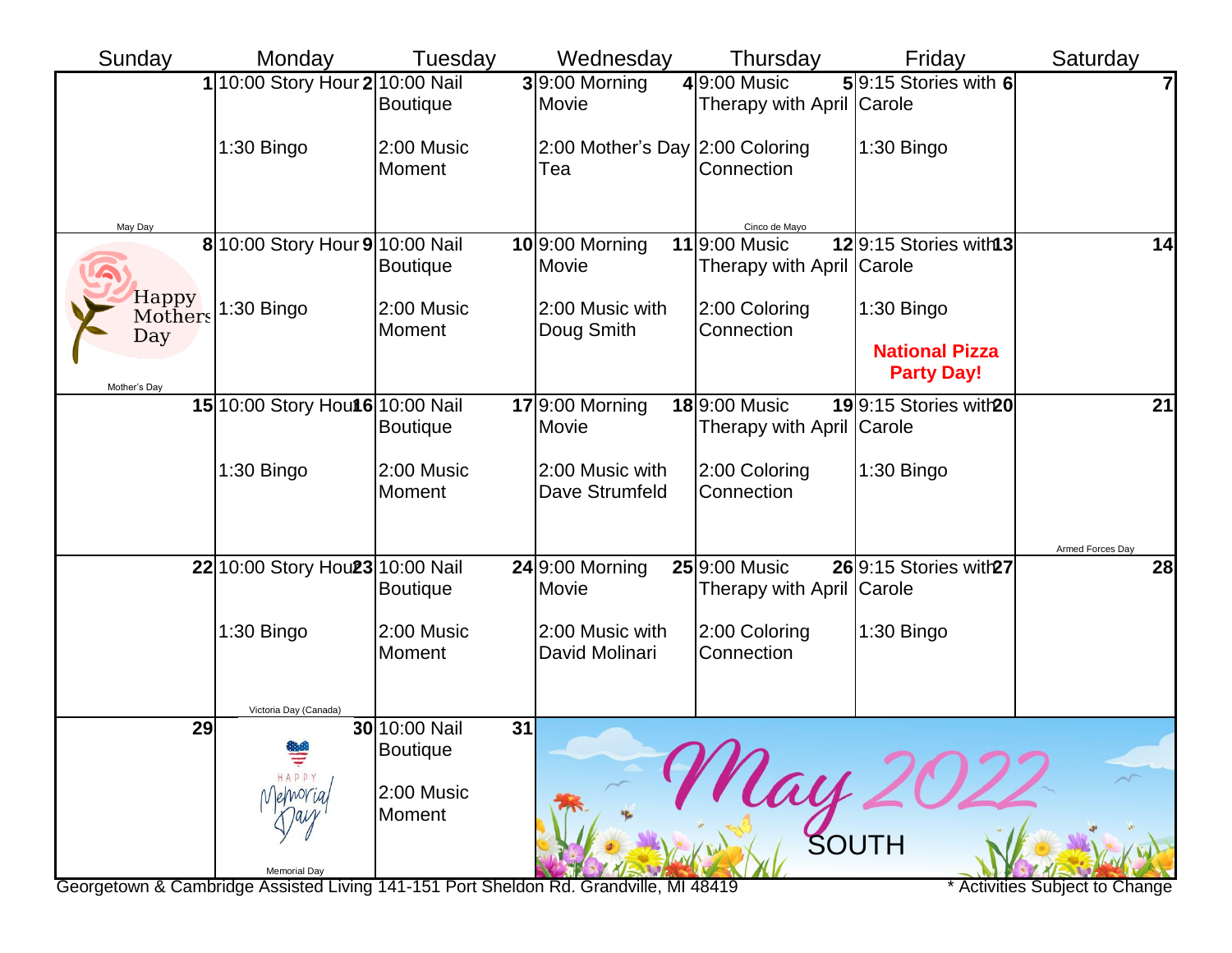| Sunday                                           | Monday                                                    | Tuesday                           | Wednesday                                           | Thursday                               | Friday                                                                                      | Saturday         |
|--------------------------------------------------|-----------------------------------------------------------|-----------------------------------|-----------------------------------------------------|----------------------------------------|---------------------------------------------------------------------------------------------|------------------|
|                                                  | $1 9:15$ Corn Hole                                        | with Jeanie                       | 29:15 Bible Study 39:15 Nail Boutique 10:00 Music   | Therapy with April Racket              | $59:15$ Balloon<br>6 <sup>1</sup>                                                           | 7                |
| 2pm LaGrave<br>Ave. CRC Church Racket<br>Service | 1:15 Balloon                                              | $1:15$ Bingo                      | 1:15 Movie<br>Matinee                               | 2:00 Mother's Day $ 1:15$ Bingo<br>Tea |                                                                                             |                  |
|                                                  | 2:30 Coffee Time                                          | 2:30 Coffee Time 3:00 Coffee Time |                                                     |                                        | 2:30 Coffee Time                                                                            |                  |
| May Day                                          | 89:15 Clowning                                            |                                   | 9 9:15 Bible Study10 9:15 Craft Time 11 10:00 Music | Cinco de Mayo                          | 129:15 Ski Ball<br>13                                                                       | 14               |
| Happy                                            | Around                                                    | with Jeanie                       |                                                     | Therapy with April                     |                                                                                             |                  |
|                                                  | Mothers 1:15 Bounce &                                     | $1:15$ Bingo                      | 2:00 Music with<br>Doug Smith                       | 1:15 Musical Balls                     | $1:15$ Bingo                                                                                |                  |
| Day                                              | Catch                                                     | 2:30 Coffee Time                  | 3:00 Coffee Time                                    |                                        | 2:30 Coffee Time                                                                            |                  |
| Mother's Day                                     | l2:30 Coffee Time                                         |                                   |                                                     | 2:30 Coffee Time                       |                                                                                             |                  |
|                                                  | 159:15 Floor Bowling 9:15 Bible Study with 7 9:15 Morning | Jeanie                            | Movie                                               | 18 10:00 Music<br>Therapy with April   | 199:15 Balloon Bo20                                                                         | 21               |
| 2pm LaGrave<br>Ave. CRC Church Fun               | 1:15 Parachute                                            | 1:15 No Bake Class                | 2:00 Music with                                     | 1:15 Corn Hole                         | $1:15$ Bingo                                                                                |                  |
| Service                                          |                                                           | 2:30 Coffee Time                  | Dave Strumfeld                                      |                                        | 2:30 Coffee Time                                                                            |                  |
|                                                  | 2:30 Coffee Time                                          | <b>World Baking Day</b>           |                                                     | 2:30 Coffee Time                       | <b>National Pizza Party</b><br>Dav!                                                         | Armed Forces Day |
| 2pm LaGrave<br>Ave. CRC Church Catch<br>Service  | 22 9:15 Ski Ball                                          | with Jeanie                       |                                                     | April                                  | 23 9:15 Bible Study24 9:15 Balloon Bo <sub>25</sub>  10:00 Music with 26 9:15 Craft Time 27 | 28               |
|                                                  | 1:15 Bounce &                                             | $1:15$ Bingo                      | 2:00 Music with<br>David Molinari                   | 1:15 Outdoor<br>Planting               | $1:15$ Bingo                                                                                |                  |
|                                                  | 2:30 Coffee Time                                          | 2:30 Coffee Time                  | 3:00 Coffee Time                                    | 2:30 Ice Cream                         | 2:30 Coffee Time                                                                            |                  |
|                                                  | Victoria Day (Canada)                                     |                                   |                                                     | Social                                 |                                                                                             |                  |
| 29                                               |                                                           | 30 9:15 Bible Study31             |                                                     |                                        |                                                                                             |                  |
| 2pm LaGrave                                      |                                                           | with Jeanie                       |                                                     |                                        |                                                                                             |                  |
| Ave. CRC Church<br>Service                       | HAPPY<br>Vernoria                                         | $1:15$ Bingo                      |                                                     | Nai                                    |                                                                                             |                  |
|                                                  | <b>Memorial Day</b>                                       | 2:30 Coffee Time                  |                                                     |                                        | <b>EAST</b>                                                                                 |                  |

Georgetown & Cambridge Assisted Living 141-151 Port Sheldon Rd. Grandville, MI 49418 \* \* Activities Subject to Change